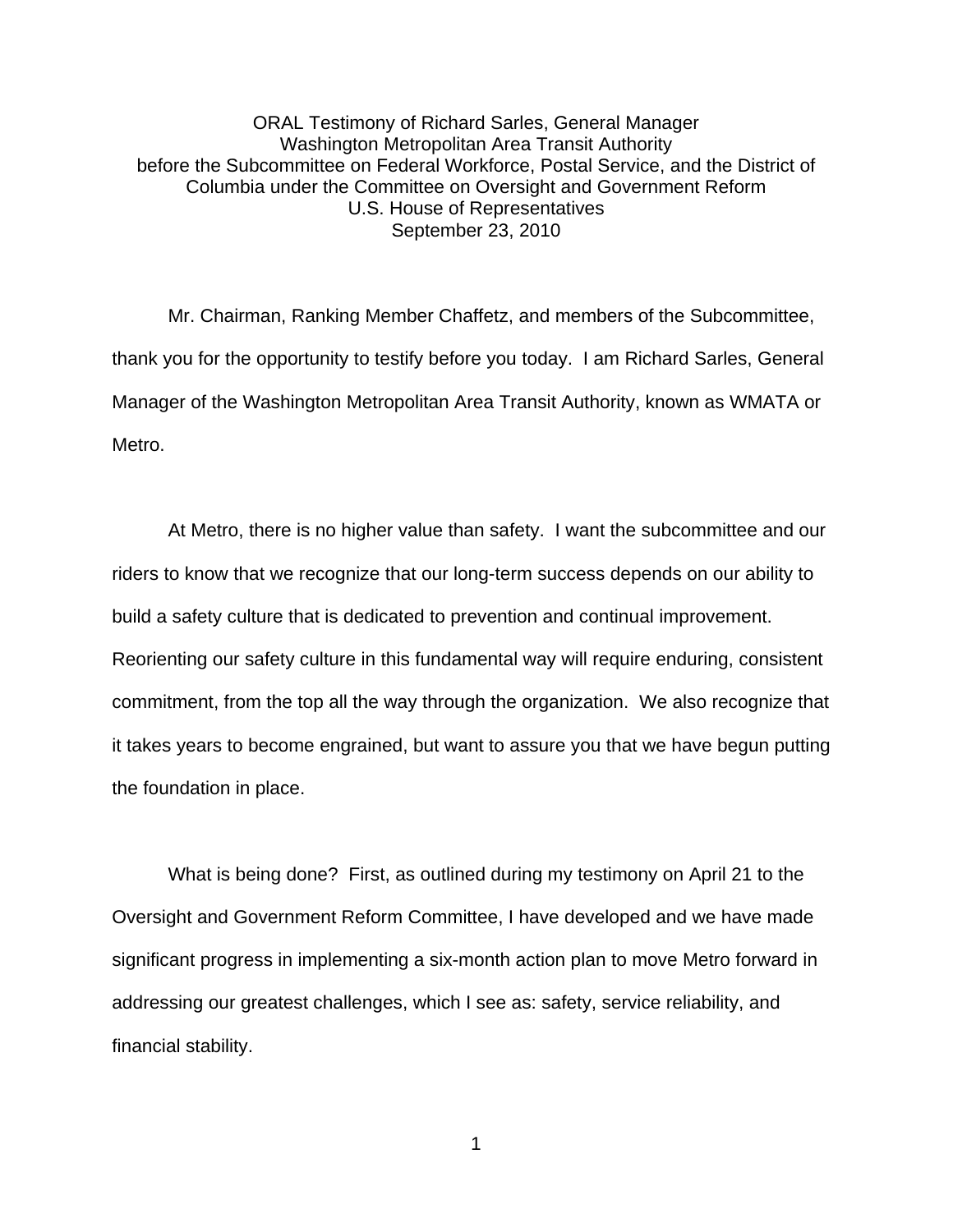These are the fundamental areas Metro has focused on for the past five months. A full update on each of them is in my written testimony, but I want to take time today to highlight our progress to improve safety and our safety culture.

Because the cornerstone of any successful safety program is an ability to identify and prevent hazards before incidents occur, we have strengthened our safety department, building it with a team that has more than 230 years of safety experience. Appointed by the Metro Board of Directors, Chief Safety Officer James Dougherty leads the team and reports directly to me, as well as provides at least monthly updates to the Board of directors on our safety progress, including our work to comply with oversight agencies such as the NTSB.

With respect to recommendations we have received from oversight agencies, Metro has worked closely with the Tri-State Oversight Committee (TOC) to develop Corrective Action Plans (CAPs) in response to findings from both external and internal audits and investigations. To date, we have closed 223 CAPs since 2004. Currently 33 CAPs remain open. I have communicated to Metro staff that continuing to close CAPs is a top priority.

To enlist the help of our employees — they are our eyes and ears on safety we established an anonymous hotline for reporting concerns. Additionally, the Board of Directors has reinforced our whistleblower protection policy. We have also initiated discussions with our largest union on how to encourage reporting of near-misses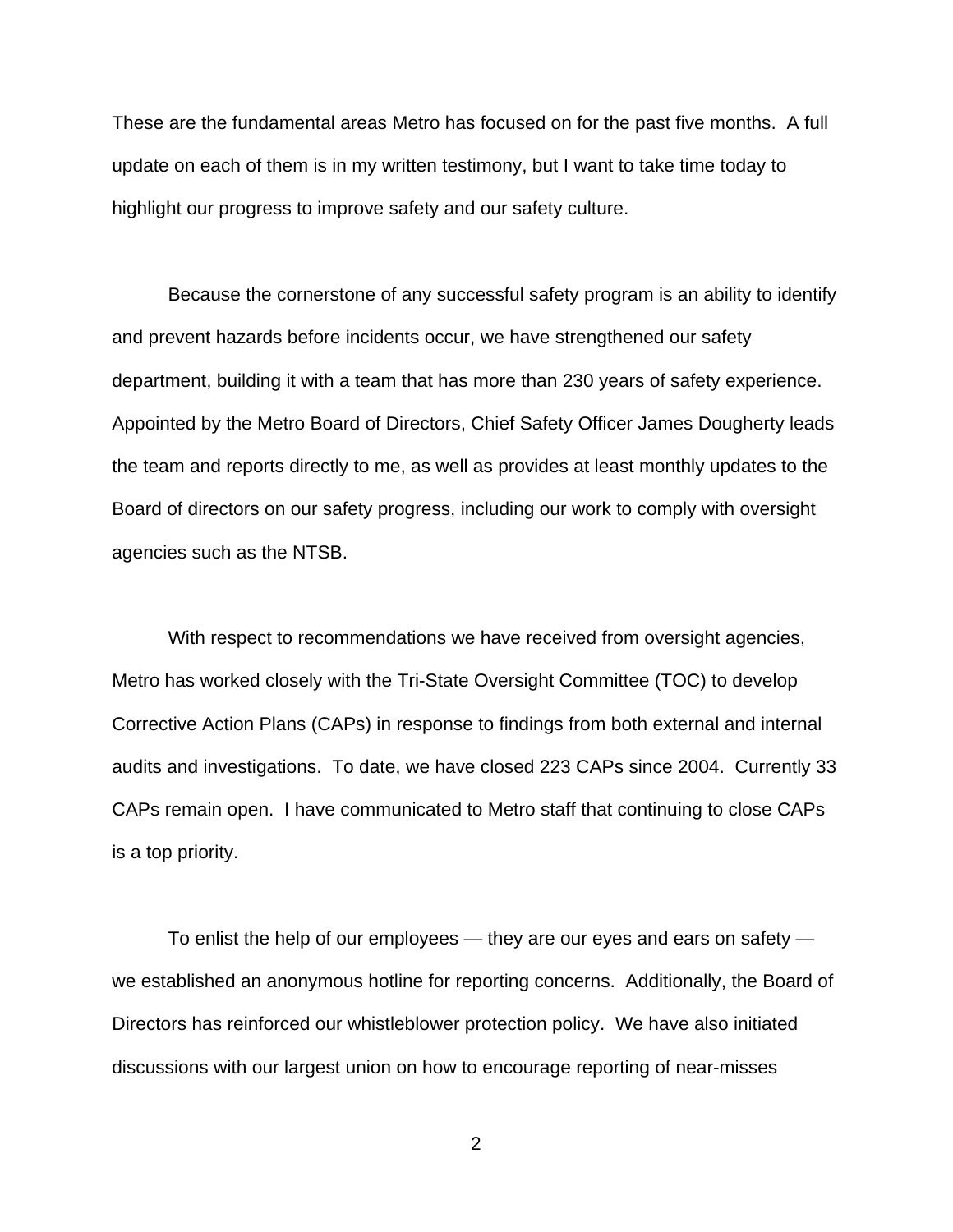without punitive consequences. To give our employees the safety skills they need on the job, we have expanded safety training throughout the organization. And to ensure that we are making progress internally on establishing a safety culture, we conducted a safety culture survey of employees to establish a benchmark from which to measure our progress. Ninety seven percent of Metro's 10,000 employees completed the survey.

At the same time, we are putting tools in place to identify hazards and monitor our progress in resolving them. We have developed a Safety Measurement System to track all safety-related incidents, investigations and corrective actions.

Our commitment to a new safety culture cannot be accomplished without a commensurate financial commitment. The WMATA Board anticipated this by including \$6.9 million in Metro's operating budget to address FTA audit recommendations. The Board also established a \$5 billion six-year capital spending plan, the largest capital budget since the completion of the rail system, to ensure we can make needed equipment and infrastructure safety improvements. More specifically, the Board dedicated more than \$30 million over the next three years in Metro's capital budget to address recommendations received from the NTSB.

While we work on reinforcing our safety culture, we have taken dozens of other actions to comply with NTSB recommendations. Now I would like to turn to the work we are doing to respond to each of the NTSB recommendations associated with the June 22 accident.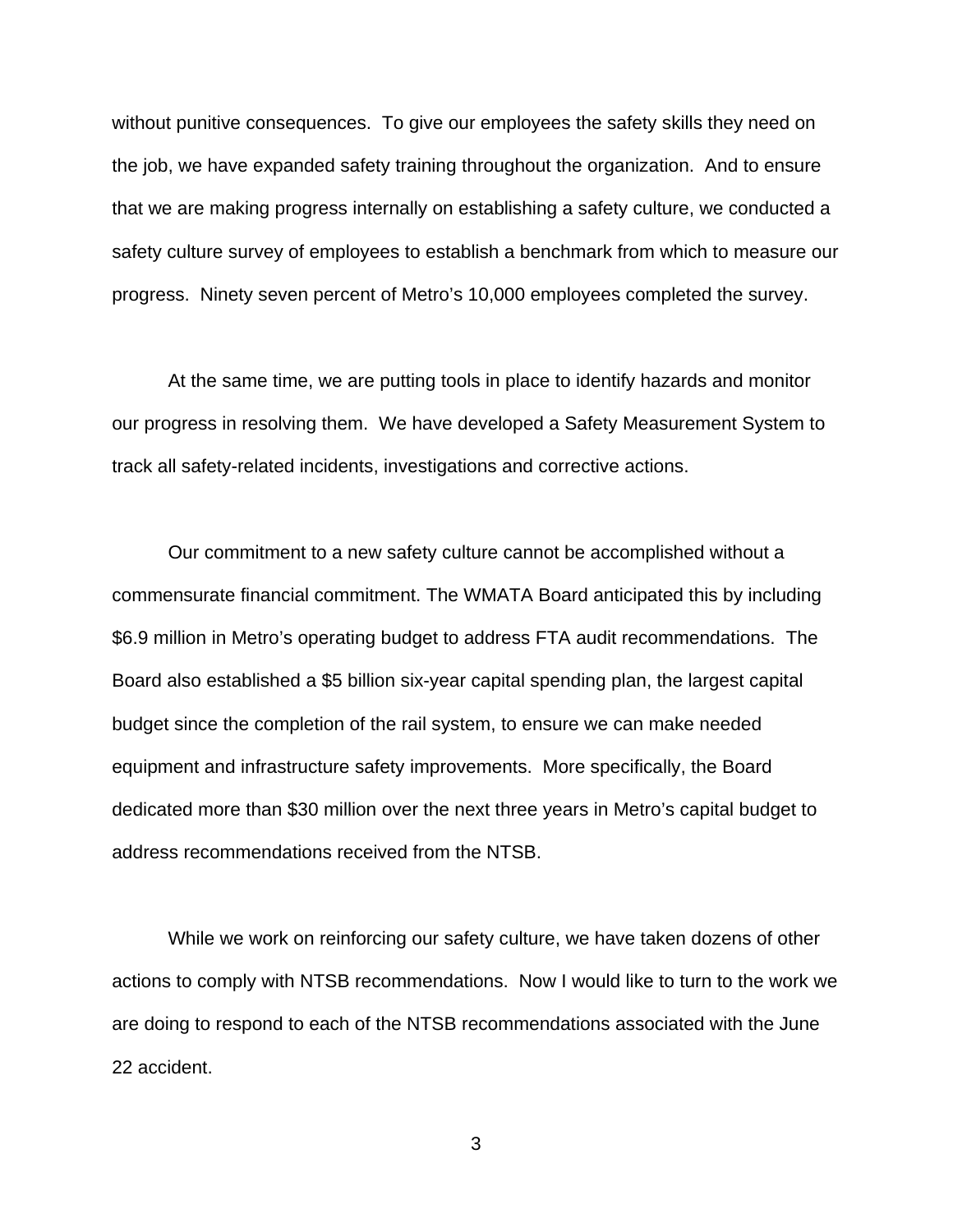1. **Parasitic Oscillation.** We have already replaced track circuit modules at 34 of the 103 locations, increased the frequency of our inspections, and the loss of shunt review will continue twice daily until the testing is completed on the real-time alert system.

2. **Improving Internal Communications.** I developed a cross-functional committee that is developing procedures to ensure clear communication and document receipt of all technical bulletins and other safety-related information.

3. **Wayside Communications.** We are currently working to identify all locations throughout the rail system where unnecessary wayside communication equipment exists, and are developing a plan to disable and/or remove it.

4. **Safety Analysis.** With the Board's approval, we have retained an independent firm to perform a rigorous safety analysis of the automatic train control system and provide recommendations. Once the analysis is complete, we will address the recommendations.

5. **Cable Insulation Resistance Testing.** Test procedures and standards are in development and should be ready in November 2010. The repair of defects is scheduled to begin July 2011 and continue for three years.

6. **Federal Transit Administration (FTA) Final Report.** All FTA audit findings related to Metro were addressed and labeled as "open acceptable" by FTA officials, which means the FTA has reviewed and accepted the proposed actions.

7. **Operational Data on On-Board Recorders.** The review of operational data from on-board event recorders will be incorporated into monthly senior staff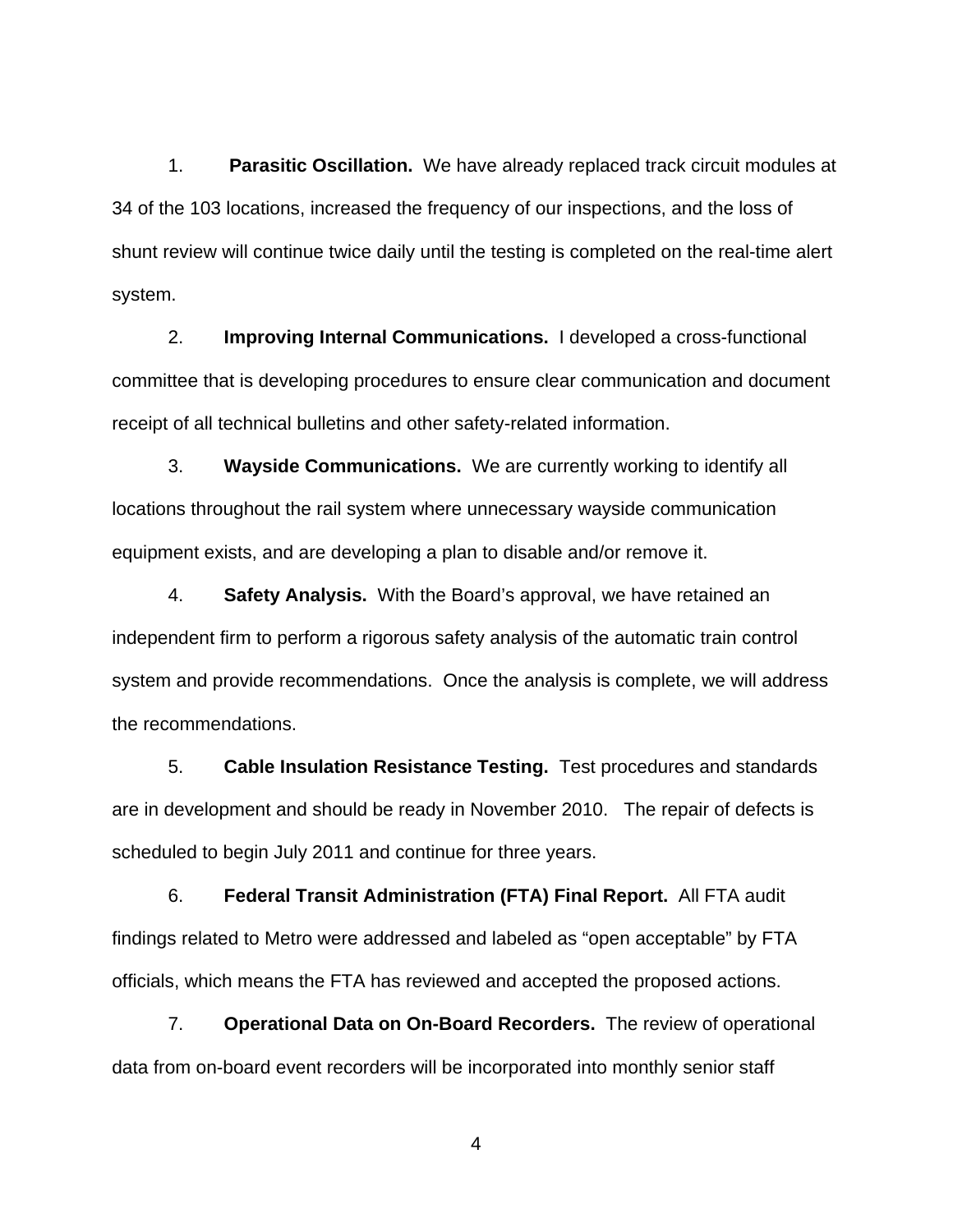meetings. Local 689 union representatives will be invited to participate.

8. **Non-Punitive Safety Reporting Program.** We established an anonymous hotline, and reinforced our whistleblower protection policy. We have also started discussions with Local 689 on a non-punitive near miss reporting program.

9. **Hazard Identification & Hazard Management.** Monthly, Metro's Executive Safety Committee reviews safety audits and open corrective action plans, and takes the necessary steps to address corrective actions in a timely manner.

10. **Removal of 1000 Series Cars.** On July 26, 2010 we awarded a contract to Kawasaki to satisfy our top safety priority, replacement of the 1000 series railcars.

11. **Installation and Maintenance of On Board Event Recorders.** A plan has been developed to equip and maintain the 4000 and 1000 series cars with onboard event recorders.

In conclusion, Mr. Chairman and members of the subcommittee, at Metro there is no higher value than safety. We want riders to know that we recognize that our longterm success depends on our ability to change our safety culture to one dedicated to prevention and continual improvement. Establishing a new safety culture in this fundamental way will require enduring, consistent commitment, from the top all the way through the organization. The change will take years to become engrained, but we have begun putting the foundation in place.

 In the last year, Metro has faced a number of challenges, and there are more to come. But we also have forged better partnerships with the agencies that provide safety